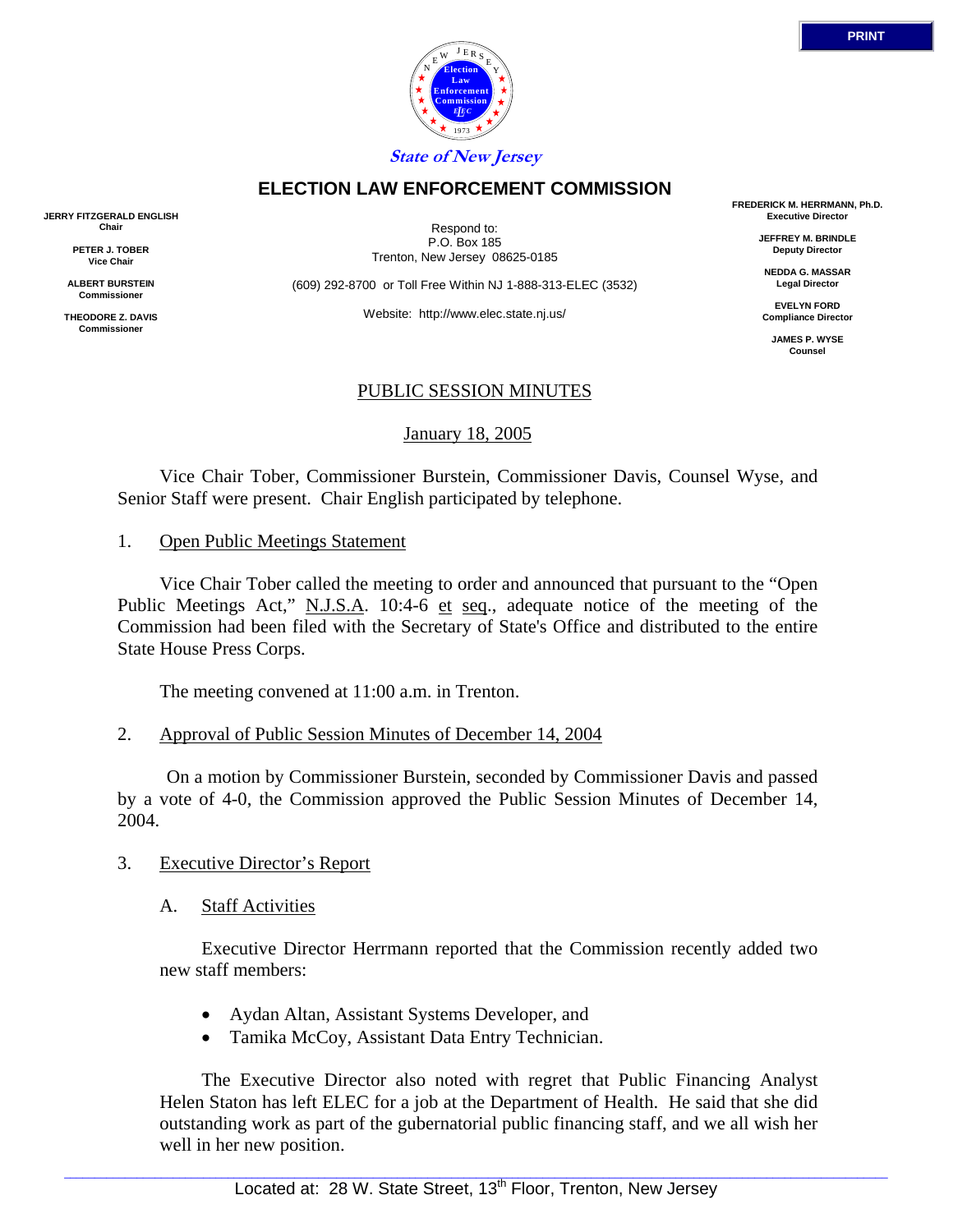Executive Director Herrmann advised the Commission that on December 17, 2004, he appeared for a second time as an expert witness before the Property Tax Convention Task Force, which met at Douglass College in New Brunswick. According to the Executive Director, he provided information about current campaign disclosure and contribution limit practices. He said that the Task Force needed this information to craft recommendations for the Legislature in regard to the campaign funding of convention delegates. Executive Director Herrmann informed the Commission that the Task Force proposed a uniform \$500 contribution limit from all contributing entities. He mentioned that he had testified that the Gubernatorial Public Financing Program uses a uniform contribution limit model.

 Executive Director Herrmann noted that PoliticsNJ.Com featured a reading list link to ELEC materials, which included: the Computer Report, "Road to the Future: Improving the Usefulness and Convenience of ELEC's Internet Site"; "The 2005 Cost Index Report"; and, the Homepage summary of the new campaign financing and lobbying laws.

#### B. Legislative Developments

 The Executive Director reported that Acting Governor Richard J. Codey signed S-27 (Codey/Karcher) into law on December 15, 2004, as P.L. 2004, C. 174. He said that this bill freezes contribution limits for all committees except those for candidates. Executive Director Herrmann advised the Commission that staff issued the "2005 Cost Index Report" with a new appendix containing a revised contribution limit chart reflecting the changes made by S-27. According to the Executive Director, he did an interview with NJN Nightly News about the new law the day it was signed.

 Executive Director Herrmann stated that on January 3, 2005, Jerry Henry of NJN Nightly News interviewed him about A-5 (Voss *et al.*) and A-11 (Greenstein *et al.*), which both took effect on January 1, 2005. He said that A-5 lowers the disclosure threshold for contributors from \$500 to \$300 and requires that allowable currency contributions, those of \$200 or less, be disclosed as well. He added that A-11 increases various penalties in the Campaign Act. Executive Director Herrmann remarked that these two important bills were a step forward in improving the State's regulation of campaign financing.

#### C. Budget News

 The Executive Director reported that the Department of Personnel (DOP) recently approved the creation of 16 new positions at ELEC based on the additional funding the Commission received from the 25-Point Ethics Reform Package enacted last year. He noted that staff has begun the process for hiring new persons to fill various computer, legal, and personnel positions. Executive Director Herrmann commented that DOP is also reviewing a Commission request to create an additional 20 positions for the Compliance and Review staffs.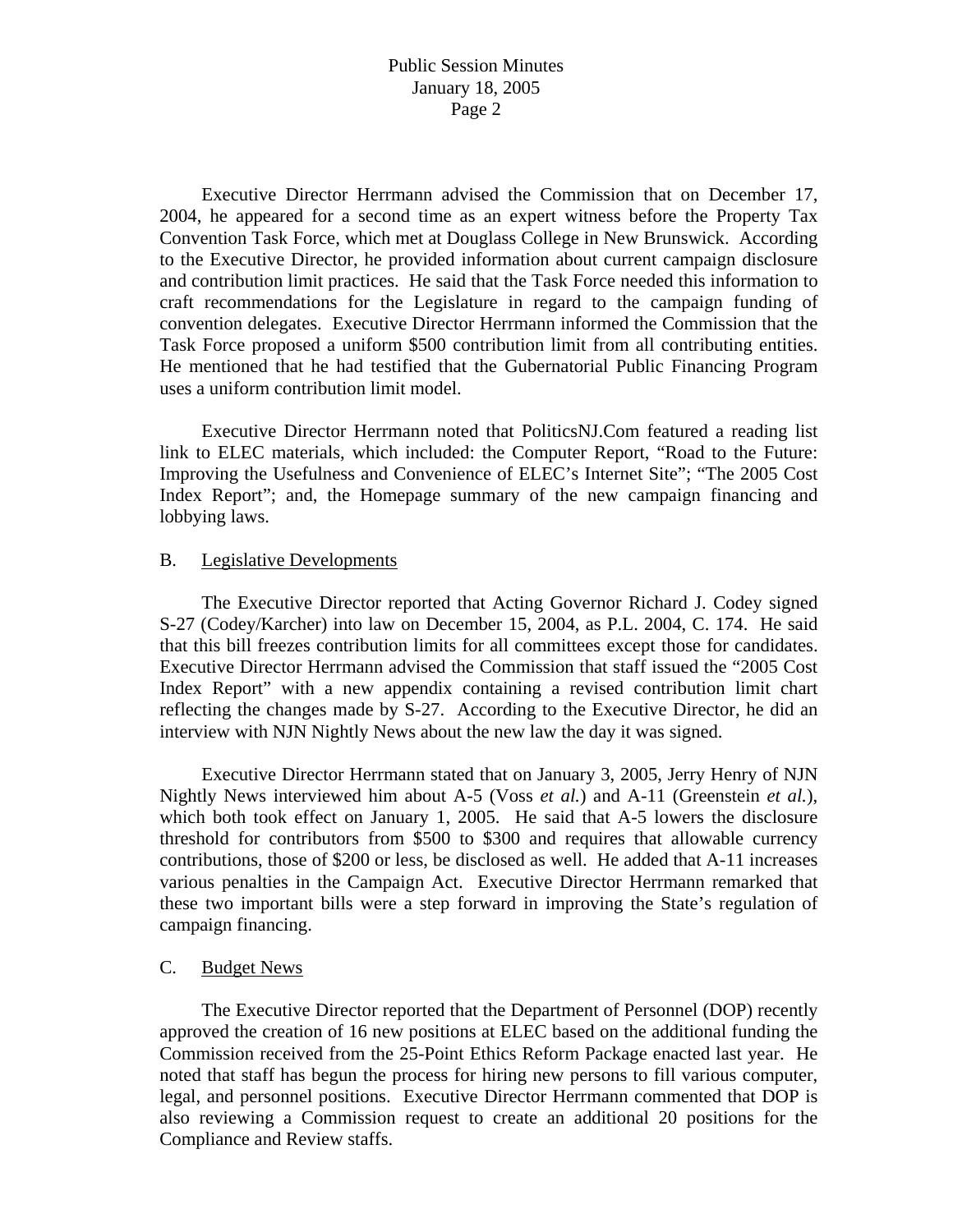The Executive Director reported also that because of serious state budgetary problems, ELEC's Fiscal Year 2005 budget has been reduced by 15 percent, or \$750,000 to \$4.25 million. He suggested that staff does not believe that these reductions will adversely impact the Commission's operations for the rest of this fiscal year since none of the new 36 positions was able to be filled in the first half of the fiscal year because of title creation and space considerations. Executive Director Herrmann stated that it is anticipated that the Fiscal Year 2006 operating budget will not have these cuts in it so that ELEC can move ahead and implement the sweeping reforms that were legislated in 2004.

- D. Winter Early Spring Meeting Schedule
	- February 15, 2005 at 11:00 a.m. in Trenton (First Lobbying Regulations Hearing);
	- March 15, 2005 at  $11:00$  a.m. in Trenton (Second Lobbying Regulations Hearing);
	- April 5, 2005 at 11:00 a.m. in Trenton (Gubernatorial Primary Debate Sponsor Selection); and,
	- April 19, 2005 at 11:00 a.m. in Trenton (Sunset and Campaign Financing Regulations Hearing).

## 4. Proposed Amendments and New Rules to Implement New Campaign Laws and the "Sunset" Process

 Legal Director Massar noted that the "sunset" process, mandated in Executive Order No. 66, requires the Commission to readopt its regulations (N.J.A.C. 19:25) on or prior to July 17, 2005. If readoption does not occur the regulations will expire. Director Massar said that if, pursuant to recently-enacted amendments to the Administrative Procedure Act, N.J.S.A. 52:14B-1, *et seq*., and Office of Administrative Law (OAL) rules, the Commission files a notice of proposal to readopt its rules prior to July 17, 2005, the expiration date will be extended for 180 days. She said that to prepare for the "sunset" of the rules, staff has examined the text of the rules and, with the few exceptions noted in the staff memorandum circulated to the Commissioners and the amendments recommended regarding recently enacted legislation, staff recommends that the rules are necessary, reasonable, and proper for the purpose for which they were promulgated, as required by Executive Order 66. The new rules regarding recently enacted reform legislation will be incorporated into the "sunset" process. Director Massar said that if the Commission approves the proposed new rules and amendments, the proposal notice will be filed at the OAL for publication in the New Jersey Register. She said that secondary notice will be accomplished by: posting the proposal on the Commission's Internet Website and in the Commission's public room, mailing a notice of the proposal to interested individuals, and circulating a press advisory to the State House press corps. Legal Director Massar stated that under this proposed schedule, which includes a 60-day period for receipt of written comments, a hearing will be scheduled for the April 19, 2005 meeting.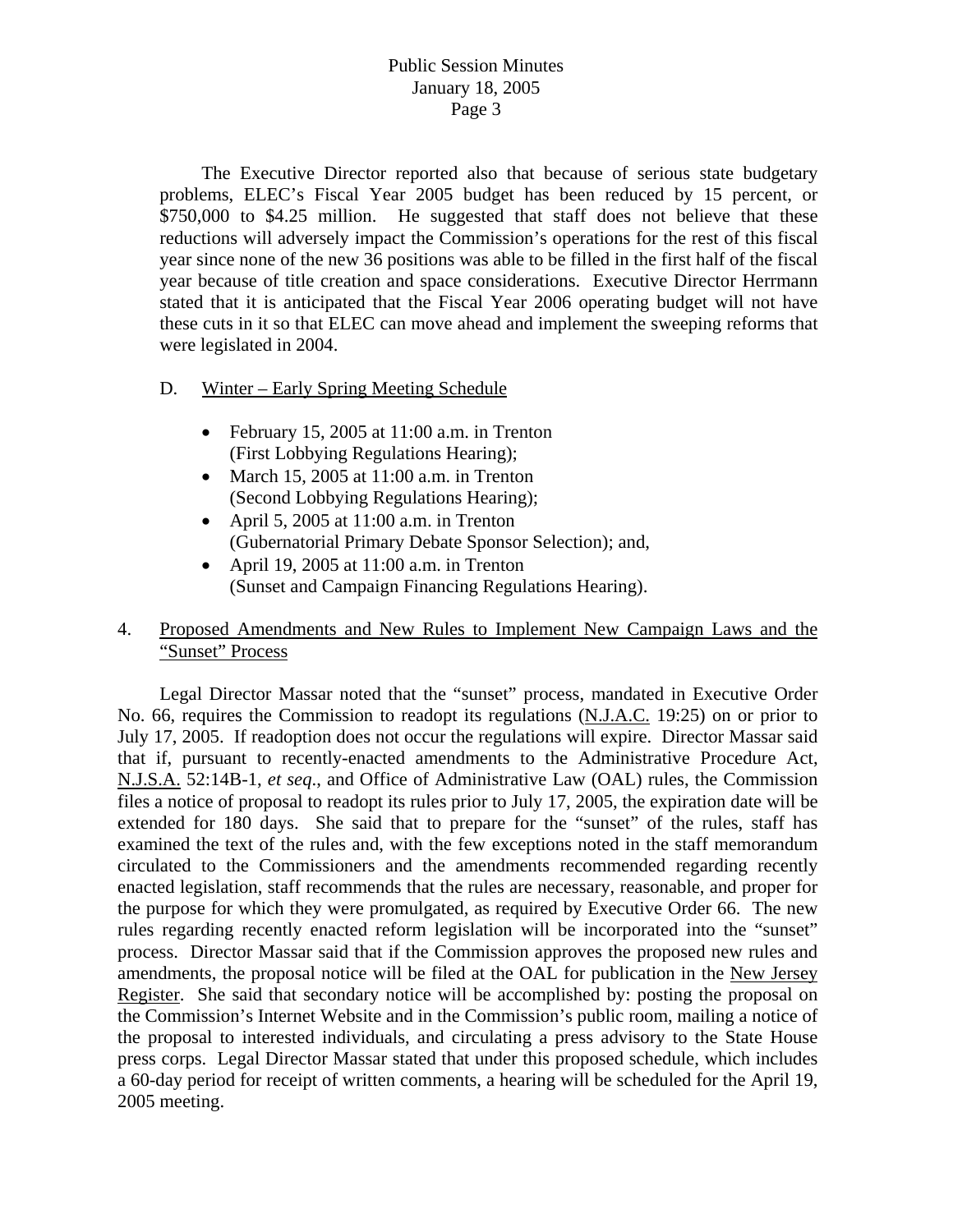Legal Director Massar next summarized the recommended changes to the rules arising from new laws. The new rules involve the following new laws:

- Reporting of All Currency Contributions (P.L. 2004, c.28);
- Registration and Reporting by Professional Campaign Fund Raisers (P.L. 2004, c.29);
- Inclusion of Political Identification Information on Recorded Telephone Calls (P.L. 2004, c.30);
- Prohibition of Solicitation on State Property (P.L. 2004, c.21);
- Required Treasurer Training (P.L. 2004, c.22); and,
- Expansion of 48-hour Expenditure Reporting (P.L. 2004, c.33).

 Following her recitation of the new laws for which amendments to the rules are being offered, Director Massar noted proposed "sunset" changes. These changes involve:

- Required Electronic Filing;
- Adjusted Contribution Limits;
- Credit Card Reporting.

 Commissioner Burstein, regarding the professional fundraiser amendments, asked for clarification of what constitutes a professional fundraiser.

 Legal Director Massar stated that first an individual must be paid at least \$5,000 for the purpose of raising funds. She said that second, the individual must raise a threshold amount of money equal to the candidate contribution limit or attend three fundraising events. She said that staff believes an individual simply collecting tickets at an event would not be considered a professional fundraiser.

 Executive Director Herrmann said that a key concept derives from the word "professional." He added that New Jersey is the first State to require registration and reporting by professional campaign fund raisers and that ELEC would probably rely on the advisory opinion process to further clarify requirements applicable to the fundraisers.

 Commissioner Davis suggested that the proposed fee charged to professional fundraisers is too low. He suggested that the fee be increased to \$1,000 because these individuals raise large amounts of money.

Chair English and Vice Chair Tober agreed.

 Commissioner Burstein said that he would support \$1,000 as a proposal but wanted to listen to what is said during the hearing process. He said that some fundraisers and fundraising events bring in large amounts of money but others do not. He said that \$1,000 might be disproportionate in terms of the fundraiser who does not raise lots of money.

 Chair English asked for a definition of currency to be further enunciated in the regulations.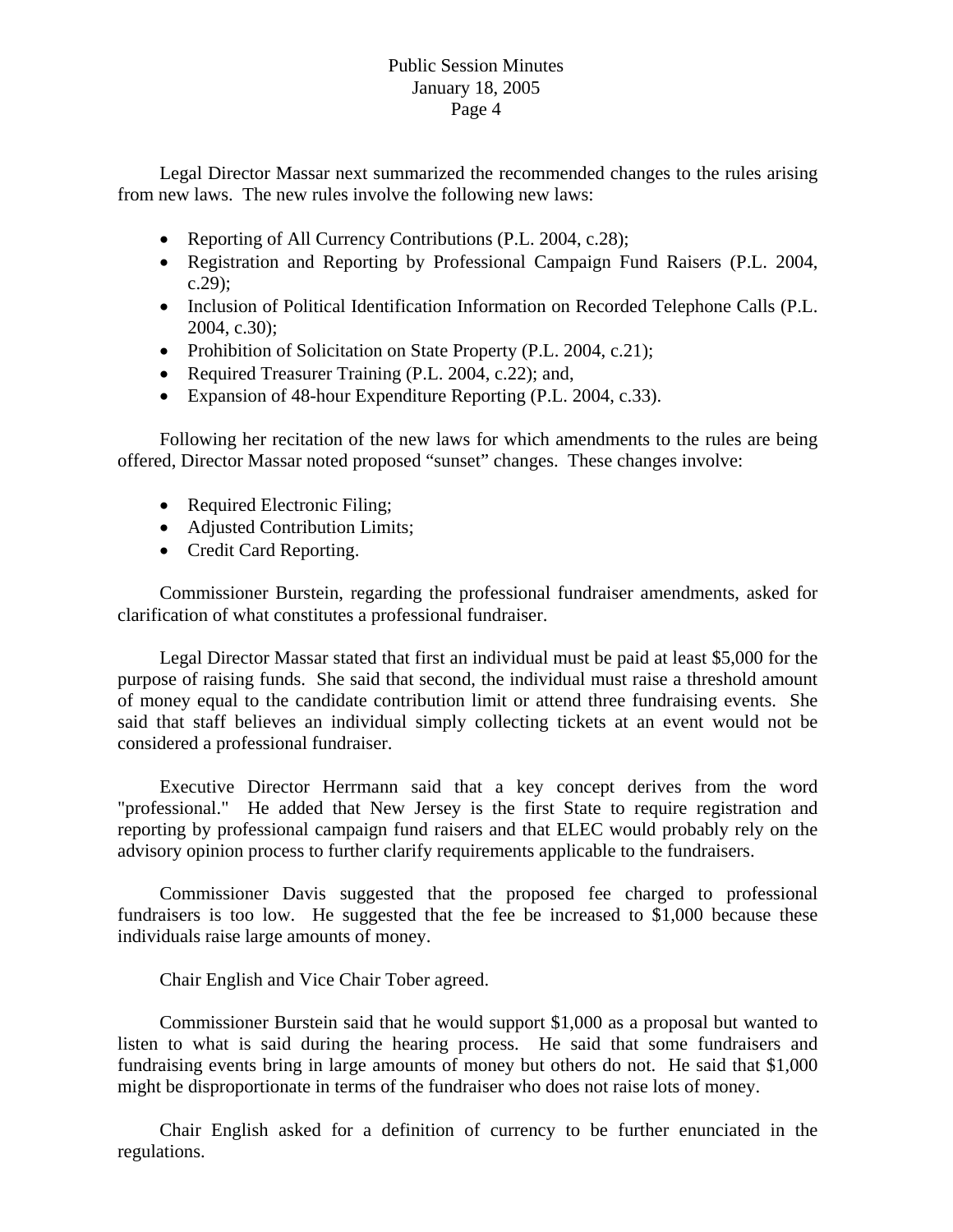Legal Director Massar suggested that currency be defined as United States government notes and coins.

 Counsel Wyse suggested that the regulations also state that a candidate cannot accept foreign currency.

The Commission agreed.

 Chair English suggested that in the regulations dealing with penalties that it be reiterated that individuals could be subject to criminal penalties if in purposeful violation of the statutes. She stated that she realizes that the Commission has civil jurisdiction but that it does not hurt to state the fact that criminal sanctions by the Attorney General are available.

 Chair English suggested that language be included in the rule summary that the Commission contacts vendors during the audit process.

 Chair English suggested also that with regard to the 48-hour notice requirement that an example be included in the text to make sure that people understand that the 48-hour period includes weekends and holidays.

 Chair English further suggested that mandatory electronic filing for legislative candidates begin with the current election cycle rather than the 2007 election cycle.

 Executive Director Herrmann explained that a currently unavailable technical assistance support capability is required to enable the program to be accomplished. He also stated that there has never been a busier time for the Commission in terms of implementing new laws, upgrading its computer hardware and software, and hiring new staff. Moreover, a great deal of additional computer work needs to be done to support electronic filing over the Internet.

 The Commission agreed to propose rules consistent with mandatory filing by certain gubernatorial and legislative candidates beginning in 2007.

 Executive Director Herrmann stated that the Commission was being very proactive in implementing electronic filing at this time and reminded that ELEC's recent computer report asked for additional funding to accomplish such filing and other planned programs.

 On a motion by Commissioner Burstein, seconded by Commission Davis and passed by a vote of 4-0, the Commission directed staff to file with the OAL the proposed amendments and new rules to implement the new campaign laws and the "Sunset" process, as amended.

#### 5. Gubernatorial Public Financing Report

Director of Public Financing Amy Davis reported that 2005 primary election candidate John Murphy filed his first matching fund submission on January 4, 2005, containing \$349,457.99 in net contributions submitted for match. Candidate Murphy filed a signed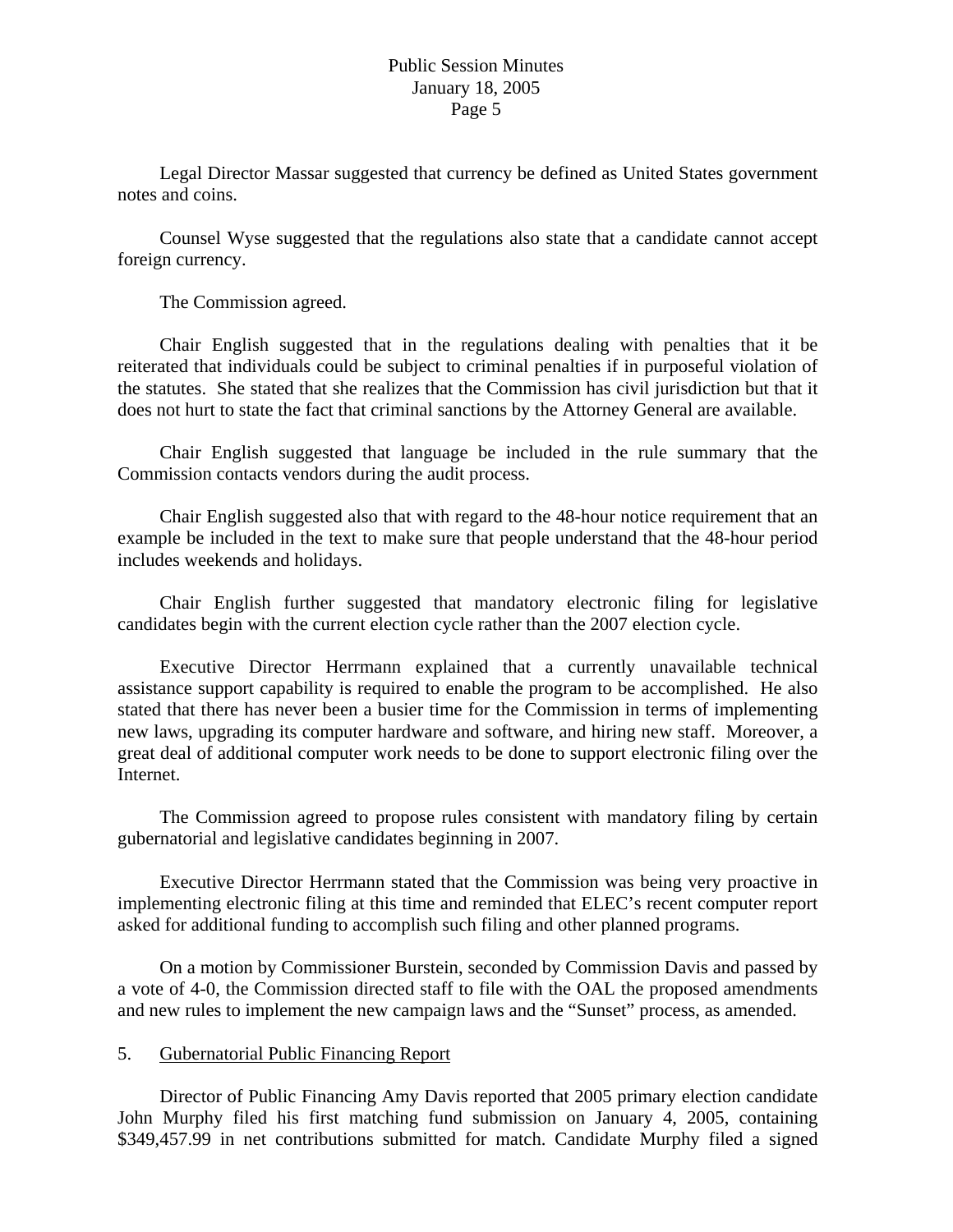Statement of Agreement to participate in the 2005 primary election debates and a Candidate Certification of Non-Participation in Issue Advocacy Organizations (Form P-2A).

Director Davis reported that staff review of the submission indicated that 203 of the 918 contribution items submitted for match on Submission #1, totaling \$76,350.00, were deposited into the campaign account more than ten days after receipt of the contributions by the campaign. The Campaign Reporting Act requires that all funds received by a campaign treasurer be deposited into the campaign depository no later than ten days after receipt. Debra Tedesco, Candidate Murphy's campaign treasurer, provided a written explanation that the delay in deposit of these contributions occurred early in the campaign, and that since her appointment as treasurer on September 13, 2004, she has implemented a new system to be used when handling the deposit of contributions.

Director Davis explained that staff understands the purpose of the ten-day deposit rule is to prevent campaigns from delaying deposit of contributions in order to prevent timely disclosure of contribution information. Because a publicly financed gubernatorial campaign must report all contributions on its preelection quarterly reports and because the Murphy campaign has filed preelection quarterly reports since April 15, 2004, there has been preelection disclosure of the contributions even though deposit of some contributions was delayed. Staff therefore recommended that, in the absence of any other compliance defects, the 203 contributions to 2005 primary election candidate John Murphy be eligible for match with 2005 public matching funds. Director Davis advised the Commission at its April 15, 1997 meeting, the Commission similarly approved matching contributions to Michael Murphy's 1997 primary election campaign that were deposited more than ten days after receipt.

Director Davis further advised the Commission that the Murphy campaign provided copies of expenditure checks to document a portion of the \$300,000 expenditure qualification threshold on January 7, 2004, three days after the submission date. Staff recommended that a delay of three days in providing copies of expenditure checks should not preclude the Murphy campaign from qualification to receive public matching funds because the campaign reported expenditure information in excess of \$300,000 on January 4, 2005, as part of its first matching fund submission.

Staff will report at the next Commission meeting on the results of its review of Submission #1 filed by Candidate Murphy.

On a motion by Commissioner Davis, seconded by Commissioner Burstein and passed by a vote of 4-0, the Commission approved the staff recommendations concerning the first matching fund submission of 2005 primary election candidate John Murphy.

#### 6. Commission Code of Ethics

 Legal Director Massar stated that the Executive Commission on Ethical Standards (ECES) is responsible for administration and enforcement of the New Jersey Conflicts of Interest Law, N.J.S.A. 52:13D-12 et seq., and for enforcement of the "Code of Ethics for Commissioners and Employees of the New Jersey Election Law Enforcement Commission."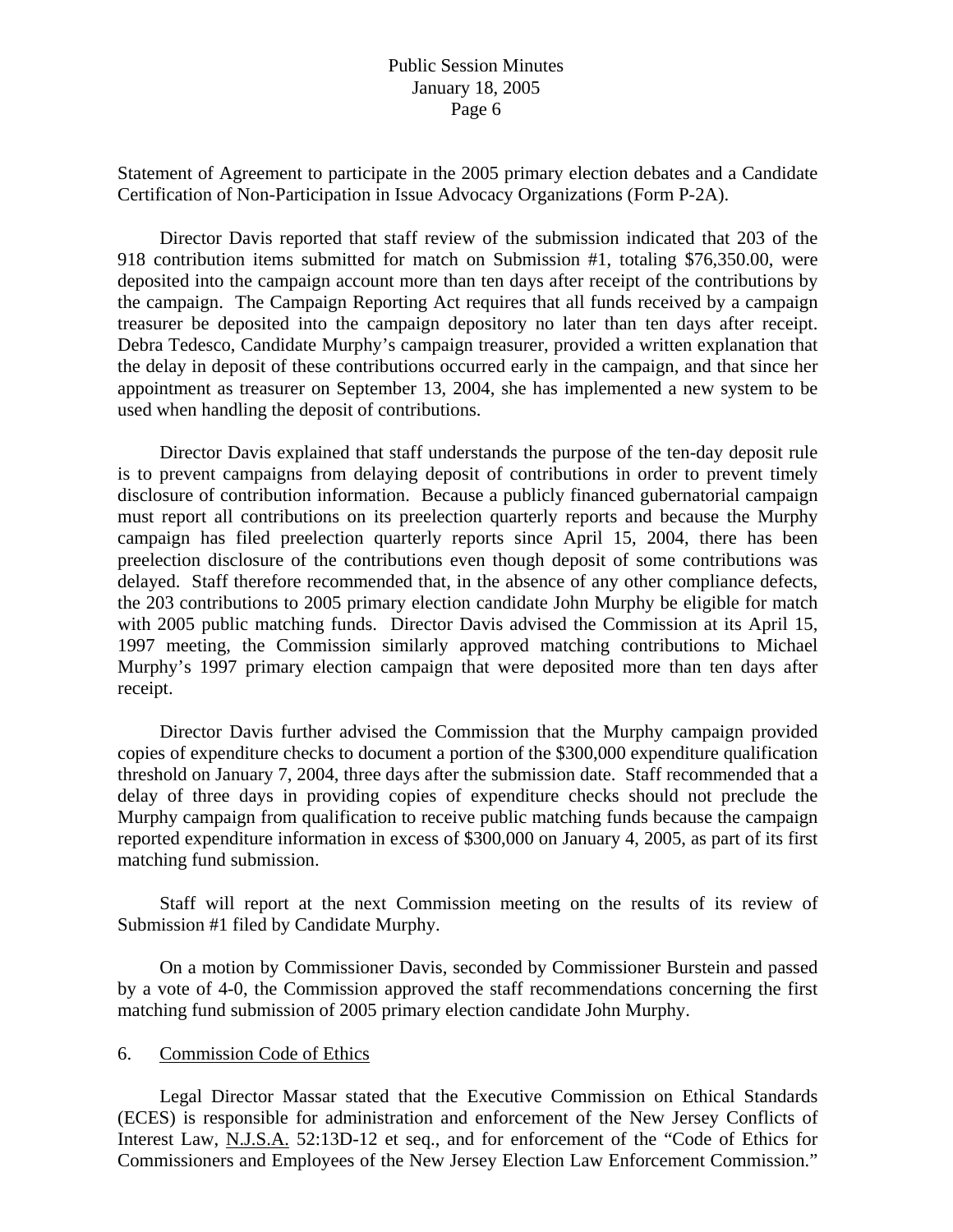As the result of its periodic review of ELEC's code, the ECES has asked the Commission to amend its Code of Ethics. She explained that the amended Code would be submitted to the ECES for approval. The amendments are:

- A new paragraph 11, at Section IV, to prohibit the Executive Director, Deputy Executive Director, Legal Director, and Compliance Director from having any personal contractual or business relationship with another officer or employee or member of the Commission;
- An amendment to Section V to require that Commissioners must annually disclose outside employment and/or business interests; and,
- A new Section VI, stating that all employees and Commissioners are subject to the restrictions on travel reimbursements provided in N.J.S.A. 19:61-6.4.

 On a motion by Commissioner Davis, seconded by Commissioner Burstein and passed by a vote of 4-0, the Commission approved the amendments to the Commission Code of Ethics.

7. Resolution to go into Executive Session

 On a motion by Vice Chair Tober, seconded by Commissioner Burstein and passed by a vote of 4-0, the Commission resolved to go into Executive Session to discuss the following matters, which will become public as follows:

- A. Final Decision Recommendations in violation proceedings which will not become public. However, the Final Decisions resulting from those recommendations will become public not later than seven business days after mailing to the named respondents.
- B. Investigative Reports of possible violations, which reports will not become public. However, any complaint generated as the result of an Investigative Report will become public not later than seven business days after mailing to the named respondents.
- C. A report on requests from the public for investigations of possible violations, which report will not become public in order to protect the identity of informants and maintain the integrity of investigative procedures and priorities. However, any complaint alleging violations, which complaint may be generated as a result of a request for investigation, will become public not later than seven business days after mailing to the named respondents.
- 8. Return to Public Session

On a motion by Commissioner Burstein, seconded by Commissioner Davis and passed by a vote of 4-0, the Commission voted to return to Public Session.

At this point in time, Chair English excused herself and left the telephone meeting.